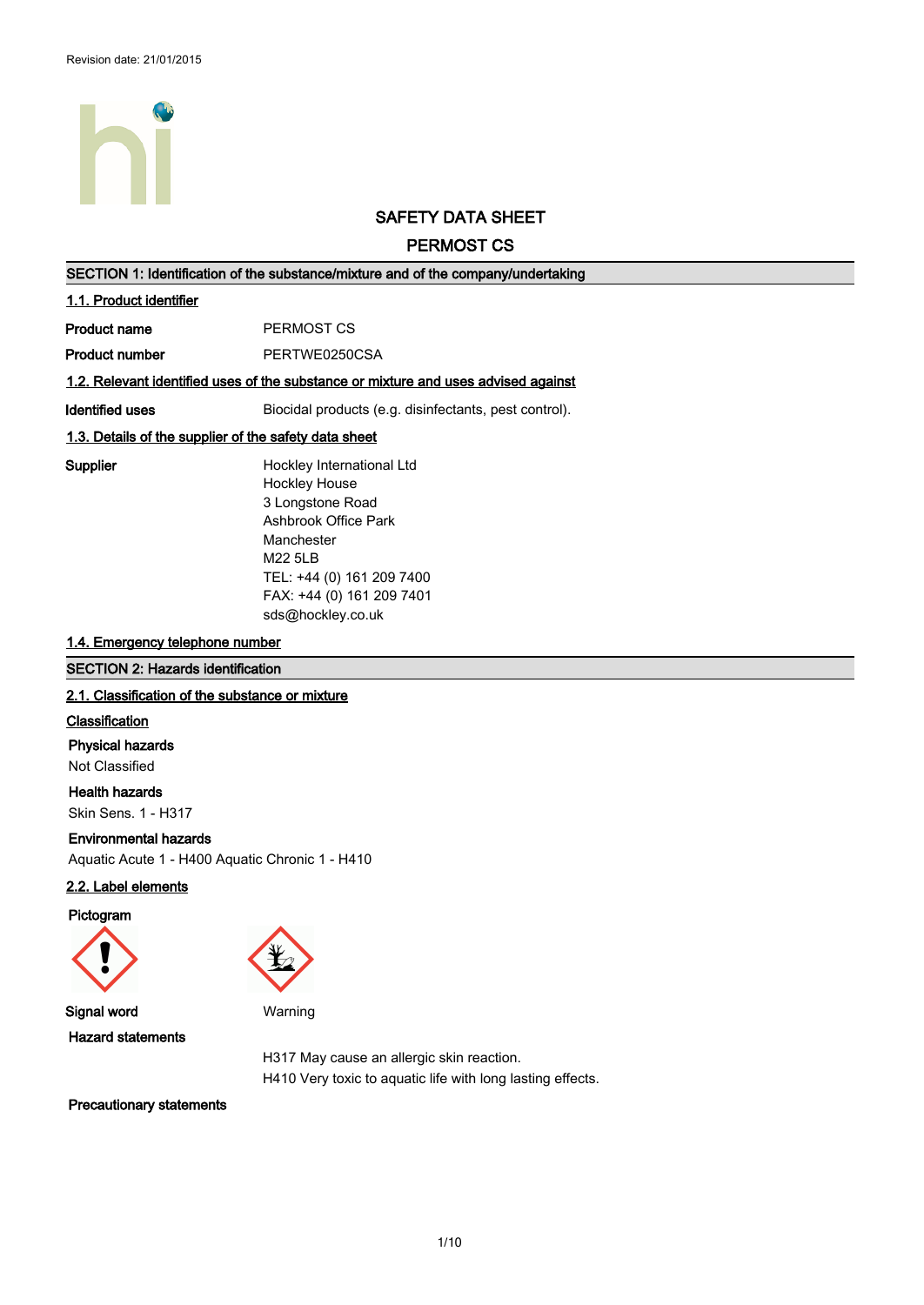P273 Avoid release to the environment. P302+P352 IF ON SKIN: Wash with plenty of water. P391 Collect spillage. P501 Dispose of contents/container in accordance with national regulations. P280 Wear protective gloves. P363 Wash contaminated clothing before reuse.

#### **Supplemental label information**

EUH401 To avoid risks to human health and the environment, comply with the instructions for use.

**Contains** PERMETHRIN

#### **2.3. Other hazards**

This product does not contain any substances classified as PBT or vPvB.

#### **SECTION 3: Composition/information on ingredients**

#### **3.2. Mixtures**

#### **PERMETHRIN 10-30%**

**CAS number:** 52645-53-1 **EC number:** 258-067-9 **M factor (Acute) =** 1000 **M factor (Chronic) =** 1000

| Classification           | Classification (67/548/EEC or 1999/45/EC)                                                 |
|--------------------------|-------------------------------------------------------------------------------------------|
| Acute Tox. 4 - H332      | Xn;R20/22 R43 N;R50/53                                                                    |
| Acute Tox. $4 - H302$    |                                                                                           |
| Skin Sens. 1 - H317      |                                                                                           |
| Aguatic Acute 1 - H400   |                                                                                           |
| Aquatic Chronic 1 - H410 |                                                                                           |
| 1,2-PROPANDIOL           | 10-30%                                                                                    |
|                          | CAS number: 57-55-6 EC number: 200-338-0 REACH registration number: 01-2119456809-23-XXXX |
|                          |                                                                                           |
| Classification           | Classification (67/548/EEC or 1999/45/EC)                                                 |

Not Classified

The Full Text for all R-Phrases and Hazard Statements are Displayed in Section 16.

## **SECTION 4: First aid measures**

#### **4.1. Description of first aid measures**

#### **General information**

Remove affected person from source of contamination. Get medical attention immediately. CAUTION! First aid personnel must be aware of own risk during rescue! Place unconscious person on their side in the recovery position and ensure breathing can take place. Remove contaminated clothing.

#### **Inhalation**

Remove person to fresh air and keep comfortable for breathing. Place unconscious person on their side in the recovery position and ensure breathing can take place. When breathing is difficult, properly trained personnel may assist affected person by administering oxygen. If breathing stops, provide artificial respiration.

#### **Ingestion**

DO NOT induce vomiting. Get medical attention immediately. Rinse mouth thoroughly with water. Never give anything by mouth to an unconscious person.

#### **Skin contact**

Wash skin thoroughly with soap and water. Remove contaminated clothing. Get medical attention promptly if symptoms occur after washing.

#### **Eye contact**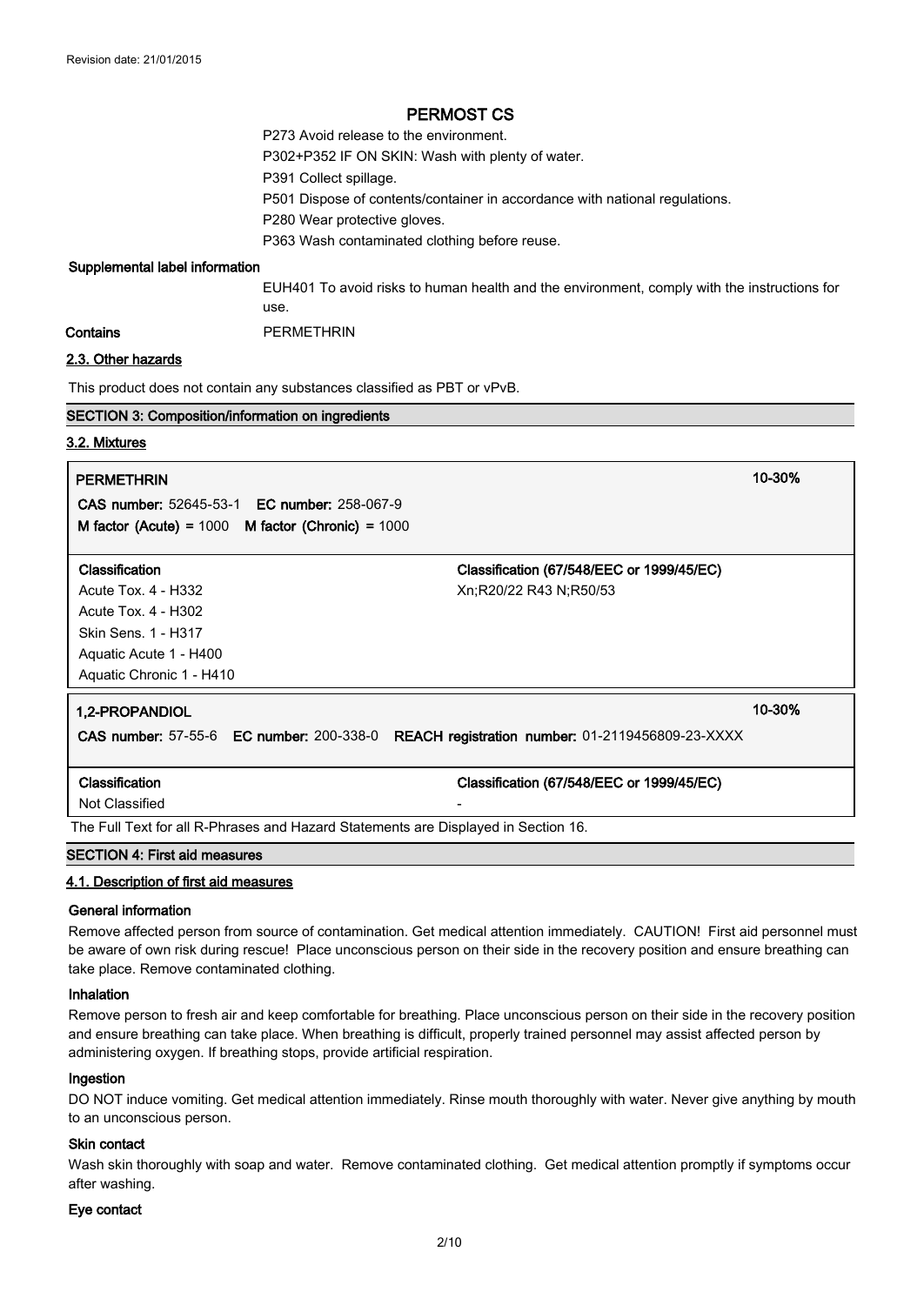Immediately flush with plenty of water for up to 15 minutes. Remove any contact lenses and open eyes wide apart. Get medical attention if irritation persists after washing.

#### **4.2. Most important symptoms and effects, both acute and delayed**

#### **General information**

No data available.

### **4.3. Indication of any immediate medical attention and special treatment needed**

#### **Notes for the doctor**

Treat symptomatically.

#### **SECTION 5: Firefighting measures**

#### **5.1. Extinguishing media**

#### **Suitable extinguishing media**

Water spray, foam, dry powder or carbon dioxide.

#### **Unsuitable extinguishing media**

Do not use water jet as an extinguisher, as this will spread the fire.

#### **5.2. Special hazards arising from the substance or mixture**

#### **Specific hazards**

Fire will produce dense black smoke. Exposure to decomposition products may cause a health hazard. Combustion products of this material have to be classed invariably as respiratory poison.

#### **Hazardous combustion products**

When heated, vapours/gases hazardous to health may be formed. Vapours/gases/fumes of: Carbon monoxide (CO). Carbon dioxide (CO2). Hydrogen chloride (HCl).

#### **5.3. Advice for firefighters**

#### **Protective actions during firefighting**

In case of fire and/or explosion do not breathe fumes. Contain and collect extinguishing water. Avoid releasing into the environment. Avoid the spillage or runoff entering drains, sewers or watercourses.

#### **Special protective equipment for firefighters**

Wear full protective clothing (EN 469). Wear self-contained breathing apparatus.

#### **SECTION 6: Accidental release measures**

#### **6.1. Personal precautions, protective equipment and emergency procedures**

#### **Personal precautions**

Avoid contact with skin, eyes and clothing. Wear protective clothing as described in Section 8 of this safety data sheet. Provide adequate ventilation. Warn everybody of potential hazards and evacuate if necessary.

#### **6.2. Environmental precautions**

#### **Environmental precautions**

Do not discharge into drains or watercourses or onto the ground. Stop leak if possible without risk. DO NOT touch spilled material! In case of entry into waterways, soil or drains, inform the responsible authorities.

#### **6.3. Methods and material for containment and cleaning up**

#### **Methods for cleaning up**

Contain spillage with sand, earth or other suitable non-combustible material. Collect and place in suitable waste disposal containers and seal securely. Label the containers containing waste and contaminated materials and remove from the area as soon as possible. Dispose of contents/container in accordance with local regulations.

#### **6.4. Reference to other sections**

#### **Reference to other sections**

For personal protection, see Section 8. For waste disposal, see Section 13.

#### **SECTION 7: Handling and storage**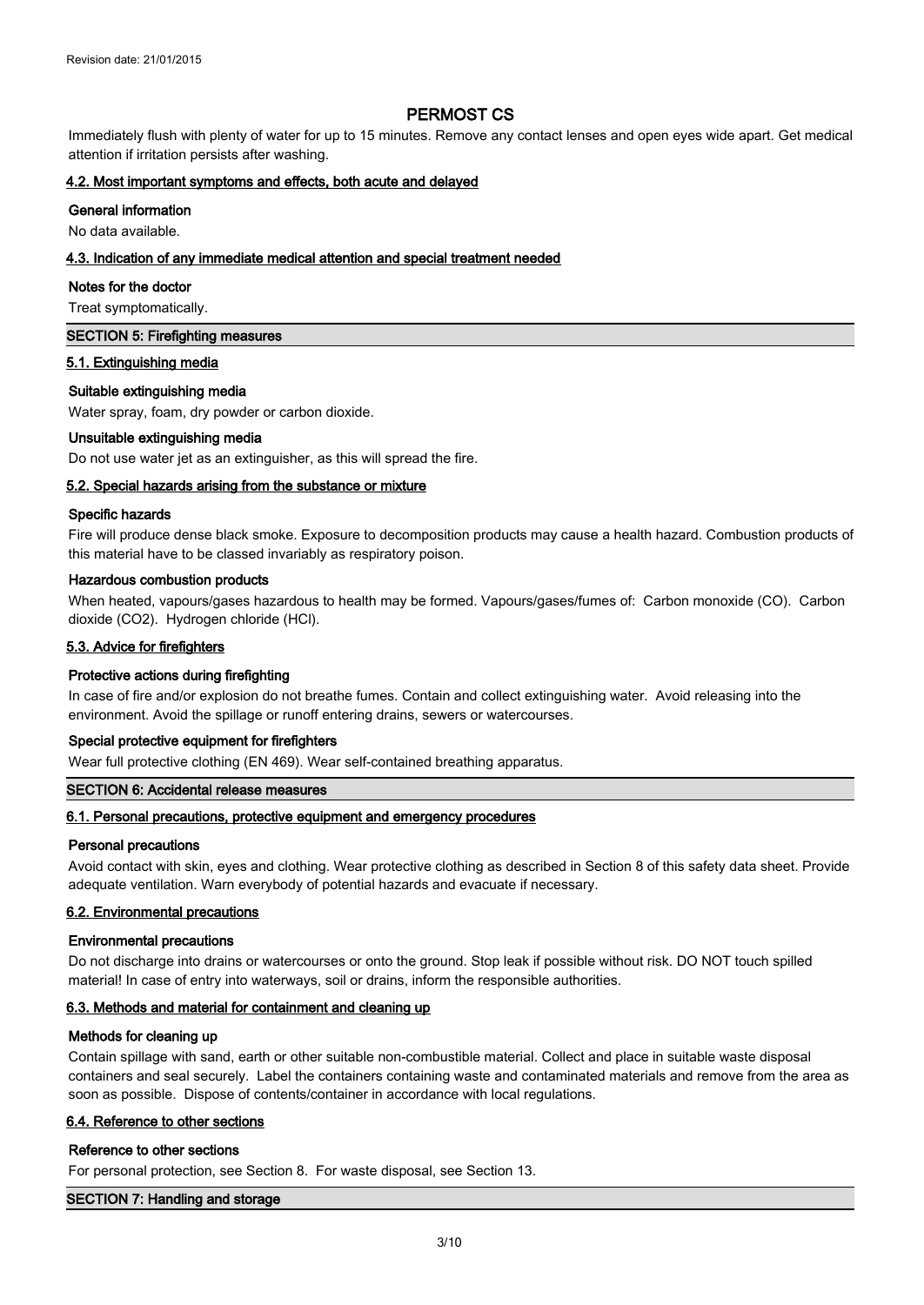#### **7.1. Precautions for safe handling**

#### **Usage precautions**

Handle and open container with care. Avoid contact with skin and eyes. If workplace exposure limits are exceeded, respiratory protection approved for this particular job must be worn. Do not eat, drink or smoke when using this product.

#### **Advice on general occupational hygiene**

Wear protective clothing as described in Section 8 of this safety data sheet. Avoid contact with skin and eyes. Wash promptly with soap and water if skin becomes contaminated. Wash hands thoroughly after handling. Remove contaminated clothing. Do not breathe spray. Keep away from food and drink.

#### **7.2. Conditions for safe storage, including any incompatibilities**

#### **Storage precautions**

Store in tightly-closed, original container in a dry, cool and well-ventilated place. Store away from incompatible materials (see Section 10).

#### **7.3. Specific end use(s)**

#### **Specific end use(s)**

The identified uses for this product are detailed in Section 1.2.

#### **SECTION 8: Exposure Controls/personal protection**

#### **8.1. Control parameters**

#### **Occupational exposure limits**

#### **1,2-PROPANDIOL**

Long-term exposure limit (8-hour TWA): WEL 150 ppm 474 mg/m3 total vapour and particulates Long-term exposure limit (8-hour TWA): WEL 10 mg/m3 particulate

WEL = Workplace Exposure Limit

#### **1,2-PROPANDIOL (CAS: 57-55-6)**

| <b>DNEL</b> | Industry - Inhalation; Long term systemic effects: 168 mg/m3<br>Industry - Inhalation; Long term local effects: 10 mg/m3<br>Consumer - Inhalation: Long term systemic effects: 50 mg/m3<br>Consumer - Inhalation; Long term local effects: 10 mg/m3  |
|-------------|------------------------------------------------------------------------------------------------------------------------------------------------------------------------------------------------------------------------------------------------------|
| <b>PNEC</b> | - Fresh water; 260 mg/l<br>- Marine water; 26 mg/l<br>- Intermittent release; 183 mg/l<br>- STP; 20000 mg/l<br>- Sediment (Freshwater); 572 mg/kg<br>$0$ and $\left(0.1\right)$ and $\left(0.1\right)$ and $\left(0.1\right)$ and $\left(0.1\right)$ |

- Sediment (Marinewater); 57.2 mg/kg
- Soil; 50 mg/kg

#### **8.2. Exposure controls**

#### **Appropriate engineering controls**

Provide adequate ventilation.

### **Eye/face protection**

Wear approved safety goggles (EN 166).

#### **Hand protection**

Wear protective gloves (EN 374).

#### **Other skin and body protection**

Chemical-resistant work clothes.

#### **Hygiene measures**

Good personal hygiene procedures should be implemented. Wash skin thoroughly after handling.

#### **Respiratory protection**

Change work clothing daily before leaving workplace. Filter A or environment-independant breathing apparatus.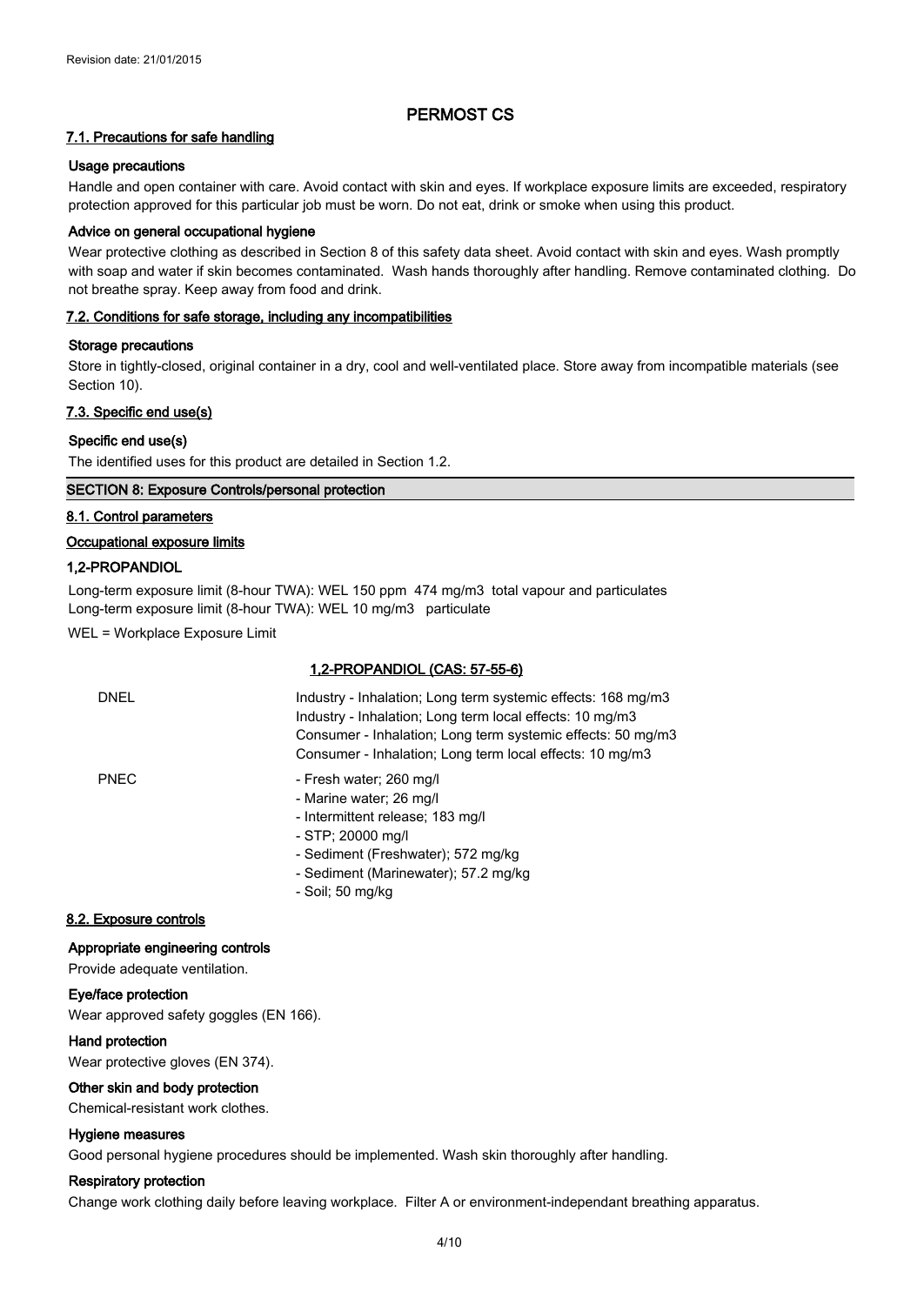# **Thermal hazards**

No data available.

### **Environmental exposure controls**

Avoid the spillage or runoff entering drains, sewers or watercourses. Do not release into the environment.

### **SECTION 9: Physical and Chemical Properties**

# **9.1. Information on basic physical and chemical properties**

#### **Appearance**

Liquid.

# **Colour**

White to beige

# **Odour**

Cocoate.

# **Odour threshold**

Not determined.

# **pH**

pH (diluted solution): 4.0 - 6.5 of 1% solution

# **Melting point**

Not available.

### **Initial boiling point and range** Not available.

**Flash point** 88°C EEC A9

### **Evaporation rate**

Not available.

# **Flammability (solid, gas)**

Not available.

# **Upper/lower flammability or explosive limits**

Not available.

# **Other flammability**

Not available.

#### **Vapour pressure** Not available.

**Vapour density** Not available.

# **Relative density** 1.04 - 1.07 g/cm3 @ 20°C

**Bulk density** Not available.

# **Solubility(ies)**

Dispersible in water.

# **Partition coefficient** Not available.

**Auto-ignition temperature** Not available.

# **Decomposition Temperature** Not available.

**Viscosity**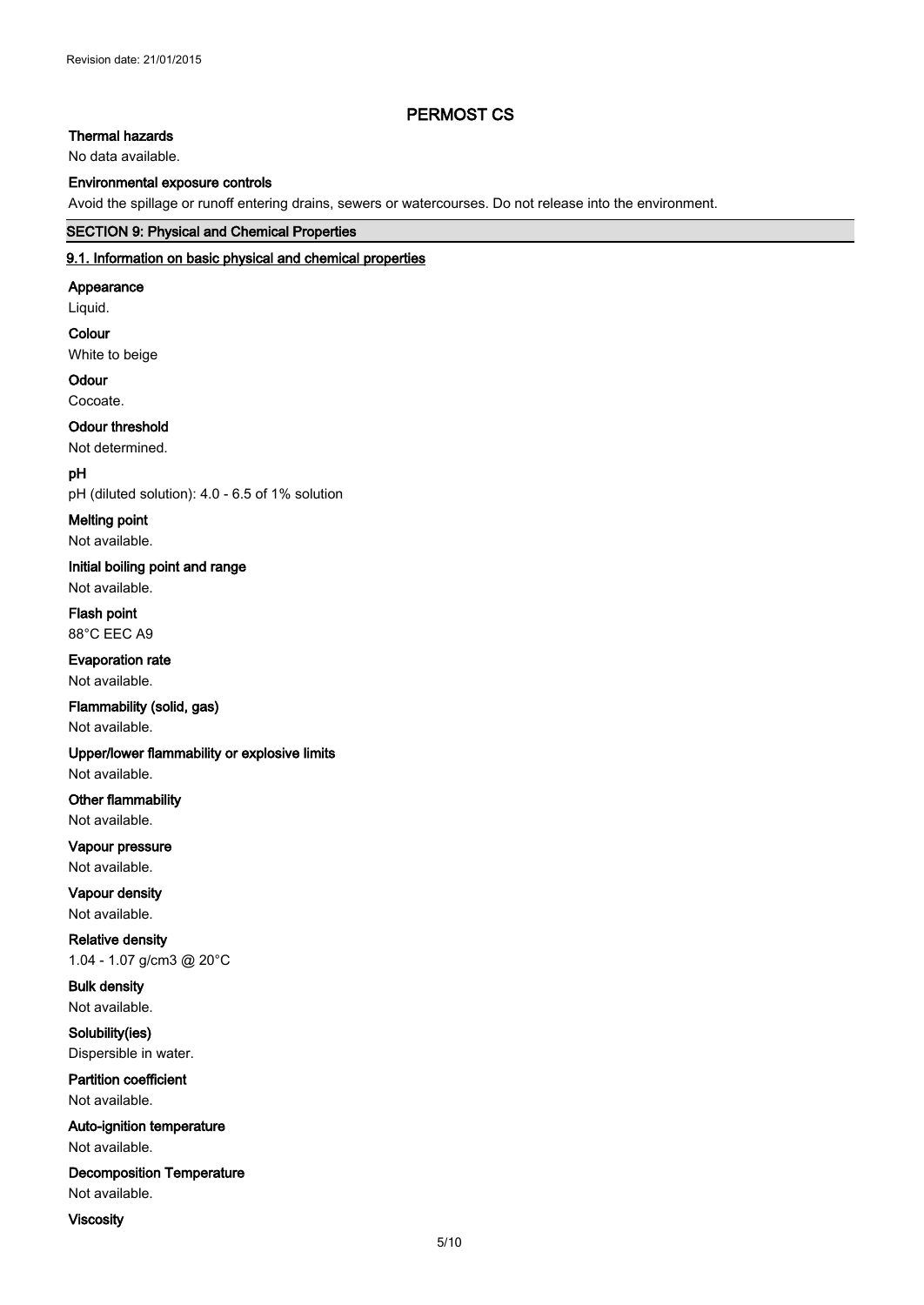457 mPa s @ 20°C 236 mPa s @ 40°C 11.28 Pa @ 20°C 11.90 Pa @ 40°C

#### **Explosive properties**

Not explosive.

#### **Oxidising properties**

Not available.

#### **9.2. Other information**

#### **Other information**

Not available.

# **SECTION 10: Stability and reactivity**

#### **10.1. Reactivity**

No data available.

#### **10.2. Chemical stability**

#### **Stability**

No data available.

#### **10.3. Possibility of hazardous reactions**

No data available.

#### **10.4. Conditions to avoid**

Stable at normal ambient temperatures and when used as recommended.

#### **10.5. Incompatible materials**

#### **Materials to avoid**

No data available.

#### **10.6. Hazardous decomposition products**

None under normal conditions.

### **SECTION 11: Toxicological information**

# **11.1. Information on toxicological effects**

#### **Acute toxicity - oral**

LD<sub>50</sub> >5000 mg/kg, Oral, Rat OECD 425 Based on available data the classification criteria are not met.

#### **Acute toxicity - dermal**

LD<sub>so</sub> >2000 mg/kg, Dermal, Rat OECD 402. Based on available data the classification criteria are not met.

#### **Acute toxicity - inhalation**

LC50 >5 mg/l (4 hrs), Inhalation, Rat OECD 403. Based on available data the classification criteria are not met.

#### **Skin corrosion/irritation**

**Animal data**

# Rabbit OECD 404. Not irritating. **Serious eye damage/irritation**

Rabbit OECD 429. Not irritating.

#### **Respiratory sensitisation**

Based on available data the classification criteria are not met.

# **Skin sensitisation**

OECD 429. - Mouse: Sensitising.

# **Germ cell mutagenicity**

# **Genotoxicity - in vitro**

Based on available data the classification criteria are not met.

#### **Carcinogenicity**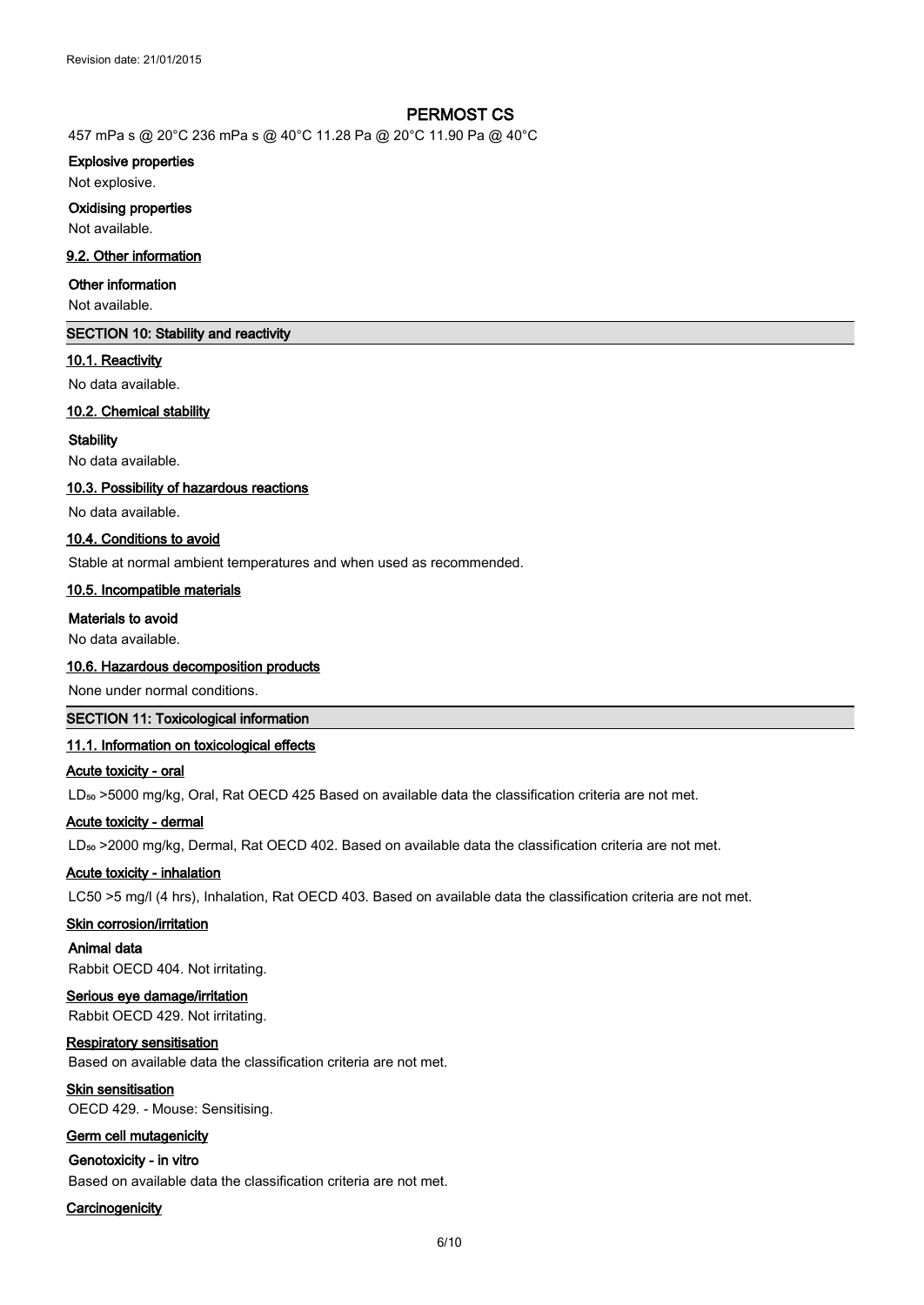Based on available data the classification criteria are not met.

#### **Reproductive toxicity**

#### **Reproductive toxicity - fertility**

Based on available data the classification criteria are not met.

#### **Reproductive toxicity - development**

Based on available data the classification criteria are not met.

#### **Specific target organ toxicity - single exposure**

#### **STOT - single exposure**

Based on available data the classification criteria are not met.

#### **Specific target organ toxicity - repeated exposure**

# **STOT - repeated exposure**

Based on available data the classification criteria are not met.

#### **Aspiration hazard**

Based on available data the classification criteria are not met.

#### **Skin contact**

The product contains a sensitising substance. May cause sensitisation by skin contact.

# **SECTION 12: Ecological Information**

#### **Ecotoxicity**

Aquatic Chronic 1 - H410 Very toxic to aquatic life with long lasting effects.

# **12.1. Toxicity**

#### **Ecological information on ingredients.**

**PERMETHRIN**

#### **Acute aquatic toxicity**

**LE(C)₅₀**

 $0.0001 < L(E)C50 \le 0.001$ 

**M factor (Acute)** 1000

**Acute toxicity - fish** LC50, 96 hours: 0.62 µg/l, Salmo gairdneri (Rainbow trout)

## **Acute toxicity - aquatic invertebrates** EC<sub>50</sub>, 96 hours: 0.62 µg/l, Daphnia magna

**Acute toxicity - aquatic plants**

ErC50, 96 hours: 92 µg/l, Skeletonema costatum

# **Chronic aquatic toxicity**

**M factor (Chronic)**

1000

#### **12.2. Persistence and degradability**

### **Ecological information on ingredients.**

**PERMETHRIN**

# **Persistence and degradability**

This product is not expected to be readily biodegradable.

### **Biodegradation**

Soil -  $DT_{50}$  : < 28 days

#### **12.3. Bioaccumulative potential**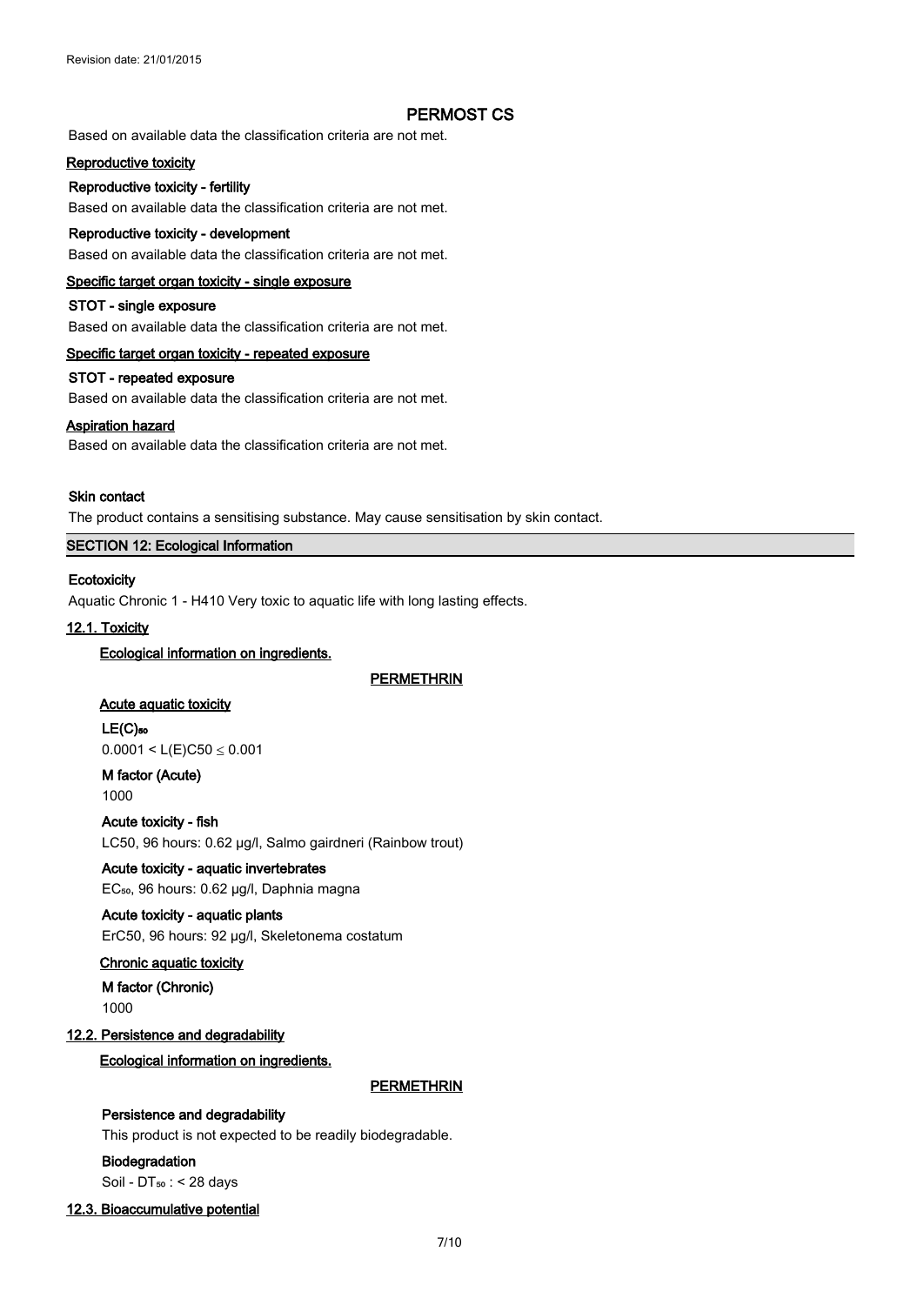# **Partition coefficient**

Not available.

#### **Ecological information on ingredients.**

**PERMETHRIN**

BCF: < 750,

# **Partition coefficient**

log Kow: = 6.5

# **12.4. Mobility in soil**

## **Ecological information on ingredients.**

#### **PERMETHRIN**

#### **Mobility**

Not considered mobile.

#### **Adsorption/desorption coefficient**

Soil - Koc: > 5000 @ °C

# **12.5. Results of PBT and vPvB assessment**

# **Ecological information on ingredients.**

### **PERMETHRIN**

This substance is not classified as PBT or vPvB according to current EU criteria.

#### **12.6. Other adverse effects**

**Ecological information on ingredients.**

#### **PERMETHRIN**

Not known.

#### **SECTION 13: Disposal considerations**

#### **13.1. Waste treatment methods**

#### **General information**

This material and its container must be disposed of as hazardous waste. Dispose of waste to licensed waste disposal site in accordance with the requirements of the local Waste Disposal Authority. Do not reuse empty containers.

#### **SECTION 14: Transport information**

#### **14.1. UN number**

| UN No. (ADR/RID) | 3082 |
|------------------|------|
| UN No. (IMDG)    | 3082 |
| UN No. (ICAO)    | 3082 |
| UN No. (ADN)     | 3082 |

#### **14.2. UN proper shipping name**

| Proper shipping name<br>(ADR/RID) | ENVIRONMENTALLY HAZARDOUS SUBSTANCE, LIQUID, N.O.S (Contains Permethrin) |  |
|-----------------------------------|--------------------------------------------------------------------------|--|
| Proper shipping name<br>(IMDG)    | ENVIRONMENTALLY HAZARDOUS SUBSTANCE, LIQUID, N.O.S (Contains Permethrin) |  |
| Proper shipping name<br>(ICAO)    | ENVIRONMENTALLY HAZARDOUS SUBSTANCE, LIQUID, N.O.S (Contains Permethrin) |  |
| Proper shipping name (ADN)        | ENVIRONMENTALLY HAZARDOUS SUBSTANCE, LIQUID, N.O.S (Contains Permethrin) |  |
| 14.3. Transport hazard class(es)  |                                                                          |  |
| <b>ADR/RID class</b>              | 9                                                                        |  |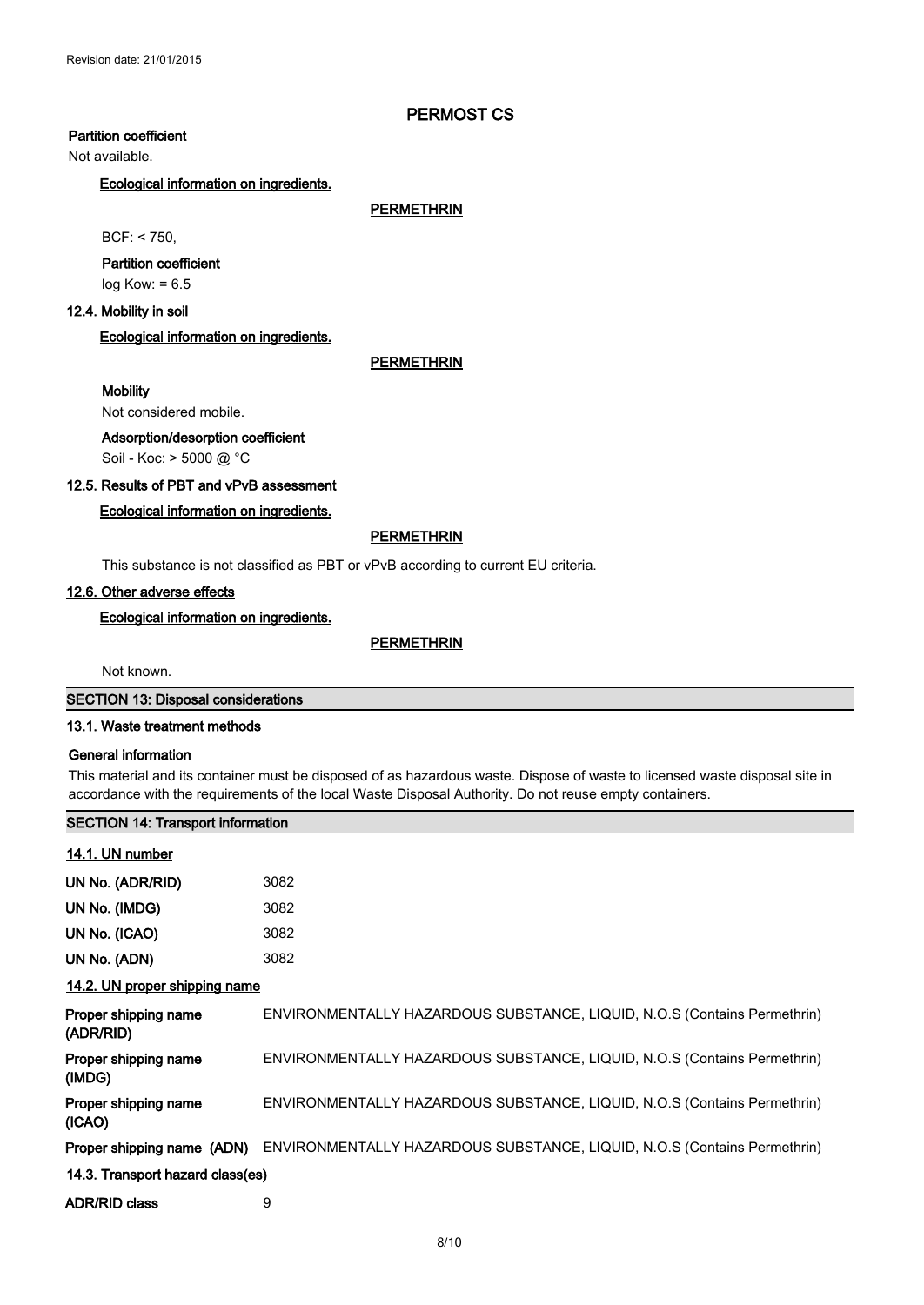| <b>ADR/RID classification code</b> | M6 |
|------------------------------------|----|
| <b>ADR/RID label</b>               | 9  |
| <b>IMDG class</b>                  | 9  |
| ICAO class/division                | 9  |
| <b>ADN class</b>                   | 9  |
|                                    |    |

**Transport labels**

$$
\langle \prod_{\mathfrak{s}}
$$

| 14.4. Packing group          |   |
|------------------------------|---|
| <b>ADR/RID packing group</b> | Ш |
| IMDG packing group           | Ш |
| ICAO packing group           | Ш |
| ADN packing group            | Ш |
|                              |   |

**14.5. Environmental hazards**

**Environmentally hazardous substance/marine pollutant**

Yes.

#### **14.6. Special precautions for user**

Not applicable.

#### **14.7. Transport in bulk according to Annex II of MARPOL73/78 and the IBC Code**

Not applicable.

#### **SECTION 15: Regulatory information**

#### **15.1. Safety, health and environmental regulations/legislation specific for the substance or mixture**

#### **National regulations**

The Chemicals (Hazard Information and Packaging for Supply) Regulations 2009 (SI 2009 No. 716). EH40/2005 Workplace exposure limits.

### **EU legislation**

Dangerous Substances Directive 67/548/EEC. Dangerous Preparations Directive 1999/45/EC. Regulation (EC) No 1272/2008 of the European Parliament and of the Council of 16 December 2008 on classification, labelling and packaging of substances and mixtures (as amended). Regulation (EC) No 1907/2006 of the European Parliament and of the Council of 18 December 2006 concerning the Registration, Evaluation, Authorisation and Restriction of Chemicals (REACH) (as amended). Council Directive 96/82/EC of 9 December 1996 on the control of major-accident hazards involving dangerous substances. Annex I, Part 2, Category 9(i).

#### **Health and environmental listings**

Regulation (EC) No 2037/2000 of the European Parliament and of the Council of 29 June 2000 on substances that deplete the ozone layer (as amended). Regulation (EC) 689/2008 of the European Parliament and of the Council of 17 June 2008 concerning the export and import of dangerous chemicals (as amended). The following ingredients are listed: Permethrin

#### **Authorisations (Title VII Regulation 1907/2006)**

No specific authorisations are known for this product.

#### **Restrictions (Title VIII Regulation 1907/2006)**

No specific restrictions on use are known for this product.

#### **15.2. Chemical safety assessment**